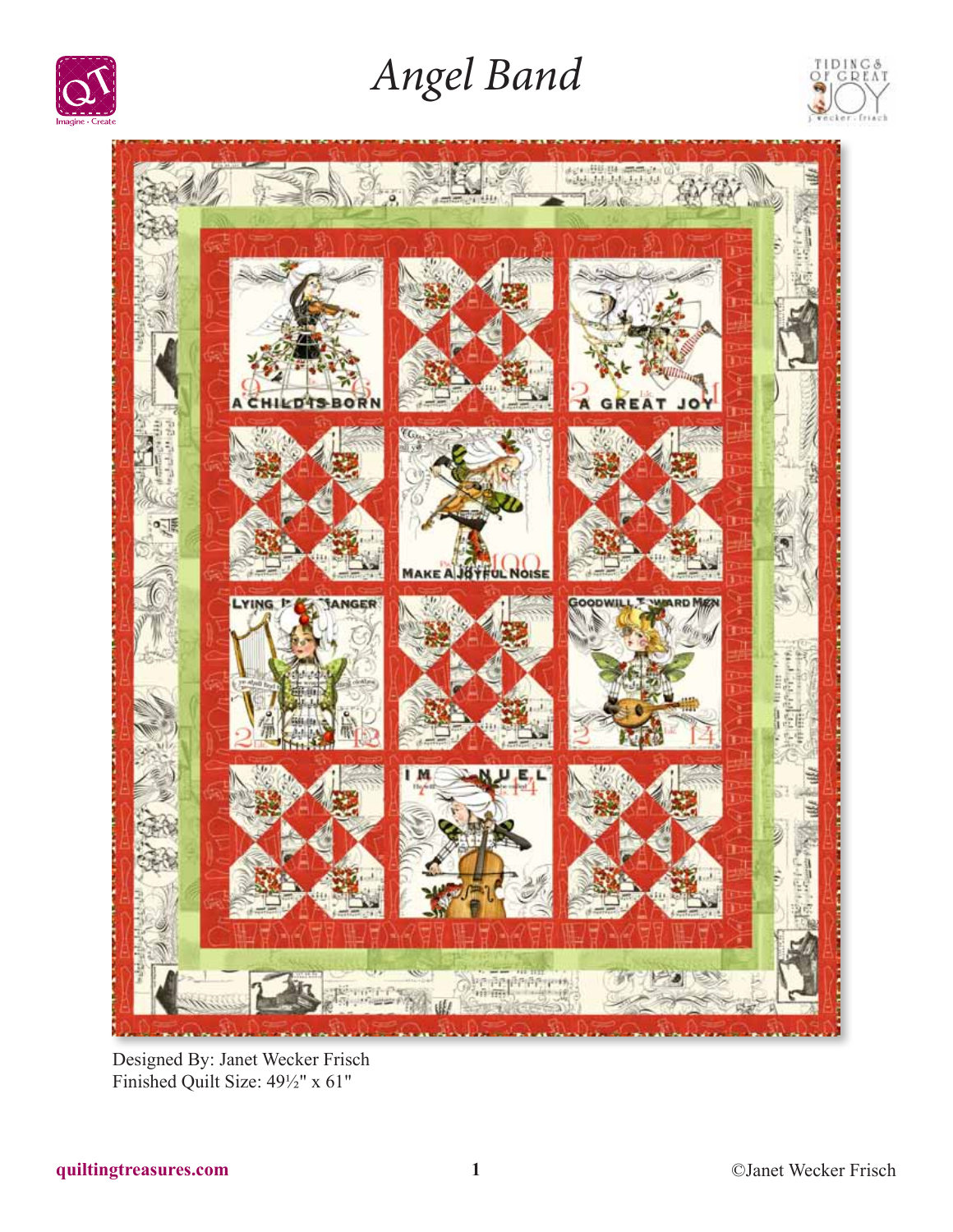# *Angel Band*







### **Cutting Directions:**

*Note: A widthwise cut* **(WOF)** *is from selvage to selvage.*

## **A. 23520 ER: Panel**

• Cut blocks as 11" squares centering design within each square.

### **B. 23524 E: Ecru Ephemera Print**

- Cut (5)  $2\frac{1}{4}$ " strips. Use three strips to cut (24)  $2\frac{1}{4}$ " x 4" rectangles. Remaining strips will be used for strip sets.
- Cut (2)  $4\frac{3}{4}$ " strips; subcut (15)  $4\frac{3}{4}$ " squares. Cut each square diagonally in both directions to yield (60) quartersquare triangles.
- Cut (5)  $3\frac{1}{2}$ " strips. Use two strips to cut (2)  $3\frac{1}{2}$ " x 41". Sew the remaining three strips together end to end with diagonal seams; press. Cut  $(2)$  3½" x 58½".

#### **C. 23524 H: Green Ephemera Print**

• Cut (5) 2" strips. Use two strips to cut (2) 2" x 38" strips. Sew the remaining three strips together end to end with diagonal seams; press. Cut (2) 2" x 52½" strips.

#### **D. 23526 R: Red Pattern Print**

- Cut (6)  $1\frac{1}{2}$ " strips. Cut three strips into (8)  $1\frac{1}{2}$ " x  $11$ " strips. Cut the remaining three strips into (3)  $1\frac{1}{2}$ " x 34" strips.
- Cut (6) 1<sup>3</sup>/<sub>4</sub>" strips. Sew together end to end with diagonal seams; press. Cut (2)  $1\frac{3}{4}$ " x 47" and (2)  $1\frac{3}{4}$ " x 61".
- Cut  $(5)$  2 1/2" strips. Cut two strips into  $(2)$  2 $\frac{1}{2}$ " x 34". Sew the remaining three strips together end to end with diagonal seams; press. Cut  $(2)$   $2\frac{1}{2}$ " x  $49\frac{1}{2}$ ".
- Cut (2)  $4\frac{3}{4}$ " strips; subcut (15)  $4\frac{3}{4}$ " squares. Cut each square diagonally in both directions to yield (60) quartersquare triangles.

## **E. 23527 E: Red/Ecru Berry Print**

- Cut (2)  $2\frac{1}{4}$ " strips for strip sets.
- Cut (6)  $2\frac{1}{2}$ " strips for binding.

#### **quiltingtreasures.com 2**

| <b>FABRIC REQUIREMENTS</b> |                           |
|----------------------------|---------------------------|
|                            |                           |
| Design:                    | Yards                     |
| 23520 ER                   | $(1)$ 24"<br><b>PANEL</b> |
| 23524 E                    | $1\frac{1}{4}$            |
| 23524 H                    | $\frac{3}{8}$             |
| 23526 R                    | $1\frac{3}{8}$            |
| 23527 E                    | $\frac{2}{3}$             |
| Backing of choice          | $3\frac{1}{4}$            |

### **Construction:**

#### **Hourglass Block:**

**1.** Sew one ecru (B)  $4\frac{3}{4}$ " triangle to one red (D)  $4\frac{3}{4}$ " triangle along a short side. Press toward the red triangle. Repeat to make two units.



**2.** Sew the two units from step 1 together to complete quarter-square-triangle unit. Press. Repeat step 1 and 2 to make (30) units.



**3.** Sew one ecru (B)  $2\frac{1}{4}$ " strip to a berry (E)  $2\frac{1}{4}$ " strip. Press toward the red strip. Repeat. Cut strip sets into (24)  $2\frac{1}{4}$ " segments.